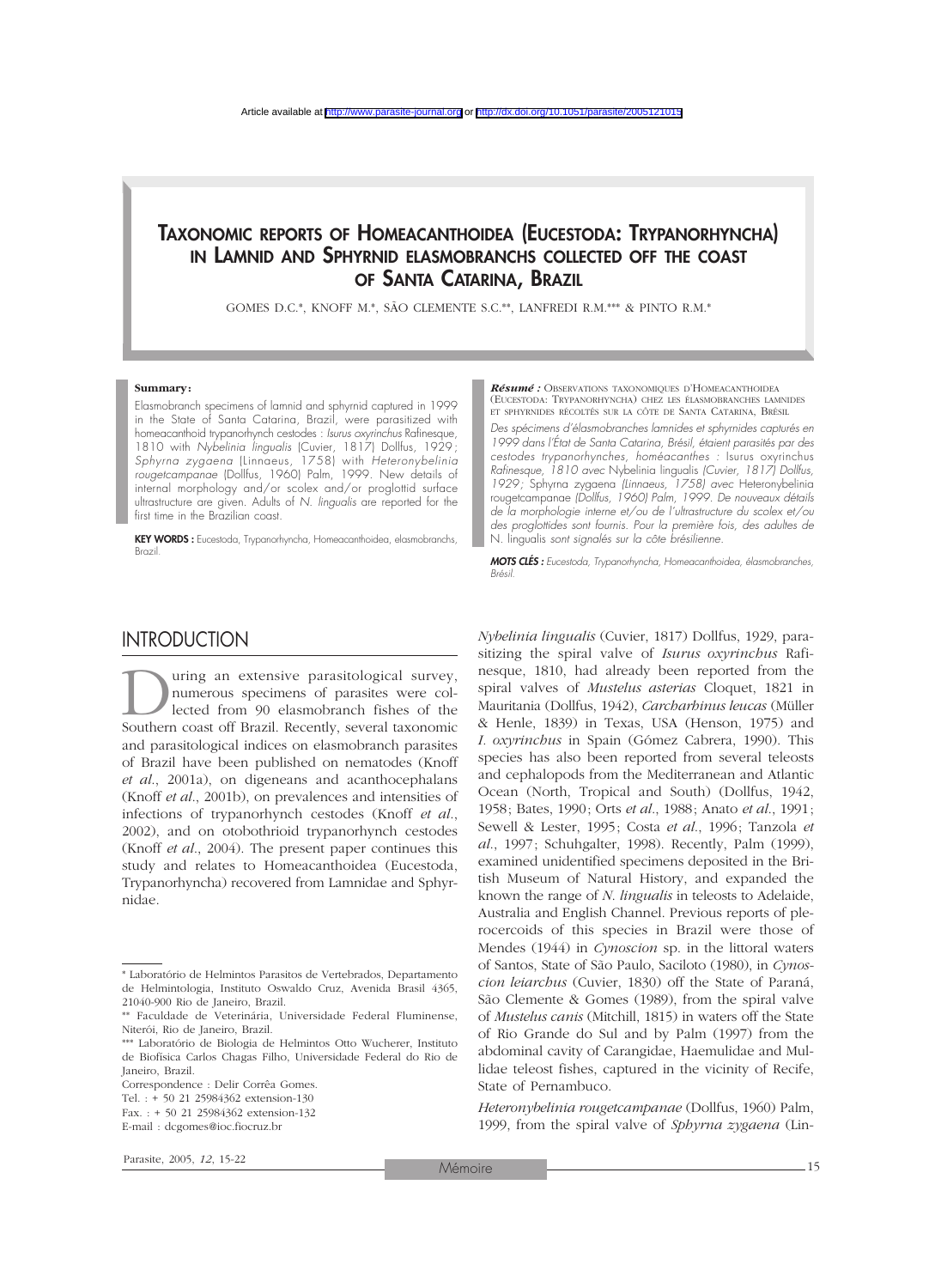naeus, 1758) was originally described on the basis of a single plerocercoid collected from the teleost *Liosaccus cutaneus* from Dakar, Senegal (Dollfus, 1960). It has subsequently been reported from the teleost *Hoplostethus mediterraneus* (Val., 1928) (= *H*. *mediterraneus* Cuvier, 1829) in the eastern Mediterranean (Reimer, 1975) and by Pereira Jr. (1998) in sciaenid fishes from the littoral region of the State of Rio Grande do Sul, with the addition of the new hosts, *Menticirrus americanus* (Linnaeus, 1758) and *Umbrina canosai* Berg, 1895. Adults of the species were described on the basis of specimens recovered from *Sphyrna lewini* also off the State of Rio Grande do Sul (São Clemente & Gomes, 1992).

### MATERIALS AND METHODS

 $\prod_{\textit{Sbb}}$ n March 1999, nine elasmobranchs, four females of *Isurus oxyrinchus*, 165-221cm in total length (tl), and five specimens (one male, four females) of *Sphyrna zygaena*, 190-250 cm tl, were caught about 190 miles off the coast of the State of Santa Catarina (27° 08' S - 28° 38' S; 45° 30' W - 46° 53' W) in waters approximately 25 m in depth by professional fishermen of the Kiyomã tuna fishing vessel. On board, spiral valves were collected, labelled and placed on ice before examination. Cestodes alive and dead were recovered, fixed, stained and mounted according to the technique of Amato *et al.* (1991). Taxonomic classification is in accordance with Campbell and Beveridge (1994) and Palm (1999) for superfamily and generic levels, respectively. Synonymy of *Nybelinia lingualis* is not provided, as it is available in detail in Dollfus (1942). Synonymy is provided for *Heteronybelinia rougetcampanae*, which was not treated in Dollfus (1942). Scolex, hooks and segment measurements and terminology follow Dollfus (1942), Campbell & Beveridge (1994) and Palm (1999), and the terminology of metacestodes follows Chervy (2002). Measurements are in millimeters (mm) unless otherwise indicated as means followed by the range of variation in parentheses. In the taxonomic summaries, the total number of parasitized specimens and the infrapopulation of each host are indicated. NH refers to new hosts; drawings were made with the aid of a drawing tube connected to a brightfield Olympus BH-2 light microscope (LM). Some specimens were observed under a LEO 435 Variable Pressure Scanning Electron Microscope (VPSEM); other samples were routinely prepared and analyzed with a JEOL Scanning Electron Microscope (SEM). Representative specimens have been deposited in the Coleção Helmintológica do Instituto Oswaldo Cruz, Rio de Janeiro, Brazil (CHIOC); samples for comparison were also obtained from the CHIOC. At least one host specimen of each investigated fish species was deposited as a symbiotype *sensu* Brooks (1993) in the collection of the Instituto de Pesca, Santos, SP, Brazil and listed by Knoff *et al.* (2001b).

### RESULTS

HOMEACANTHOIDEA DOLLFUS, 1942 TENTACULARIIDAE POCHE, 1926 *NYBELINIA* POCHE, 1926 *NYBELINIA LINGUALIS* (CUVIER, 1817) DOLLFUS, 1929 (Figs 1-9)

**Description based in 18 adults, 10 mounted and measured, two under VPSEM and six under SEM.** Scolex acraspedote, sub-cylindrical 1.90 (1.24-2.36) long, including velum, widest at level of measured, two under VPSEM and six under SEM. Scolex acraspedote, sub-cylindrical 1.90 pars bothridialis, 0.93 (0.47-1.20). Pars bothridialis 1.04 (0.80-1.38) long, 0.92 (0.47-0.20) wide. In some of the specimens preserved as whole mounts, among grooves near and mainly in distal margins of bothridia, hooklike microtriches, were detected (confirmed by SEM). Pars vaginalis with sheaths slightly sinuous, sometimes straight, 0.83 (0.53-1.07) long. Pars bulbosa 0.37 (0.30- 0.54) long, 0.42 (0.29-0.50) wide. Individual bulbs 0.35 (0.29-0.42) long, 0.13 (0.09-0.15) wide. Origin of retractor muscle at botton of bulbar cavity. Pars postbulbosa short, 0.06 long. Velum well developed, 0.54 (0.28-0.76) long. Diameter of unarmed tentacles : basal region 0.037 (0.020-0.044), metabasal region 0.030 (0.020-0.034). Tentacular armature homeoacanthous; hooks solid, homeomorphous. Hooks of external face of basal region 0.009 (0.007-0.011) long, base 0.009 (0.006-0.010) wide. At beginning of external face of the metabasal region, hooks 0.011 (0.009-0.013) long, base 0.010 (0.009-0.011) wide. Hooks at apical region of external metabasal region 0.015 (0.013-0.017) long, base 0.013 (0.011-0.014) wide. Number of hooks per row in basal region 12-14, 16-20 per row near apical end. Tentacles partially everted, up to the 41<sup>st</sup> row. Strobila anapolytic, maximum length 16, with numerous proglottids, most wider than long, largest proglottid 33.6 long/wide. Mature proglottids acraspedote, 0.24 long, 0.40 wide. Terminal proglottids slightly longer than wide. Vas deferens coiled, anterior to cirrus pouch, somewhat median, in anterior 1/4 of proglottid. Cirrus pouch tubular, directed antero-medially, reaching middle of proglottid, 0.080 long, 0.024 wide. Genital pores ventral, irregularly alternate, pre-equatorial, sub-marginal. Testes 180-210 in number, rounded, 0.016-0.020 in diameter, occupying almost entire intervascular region of segment, including postovarian region. Ovary with four lobes in transverse view, bi-lobed in dorso-ventral views, separated by a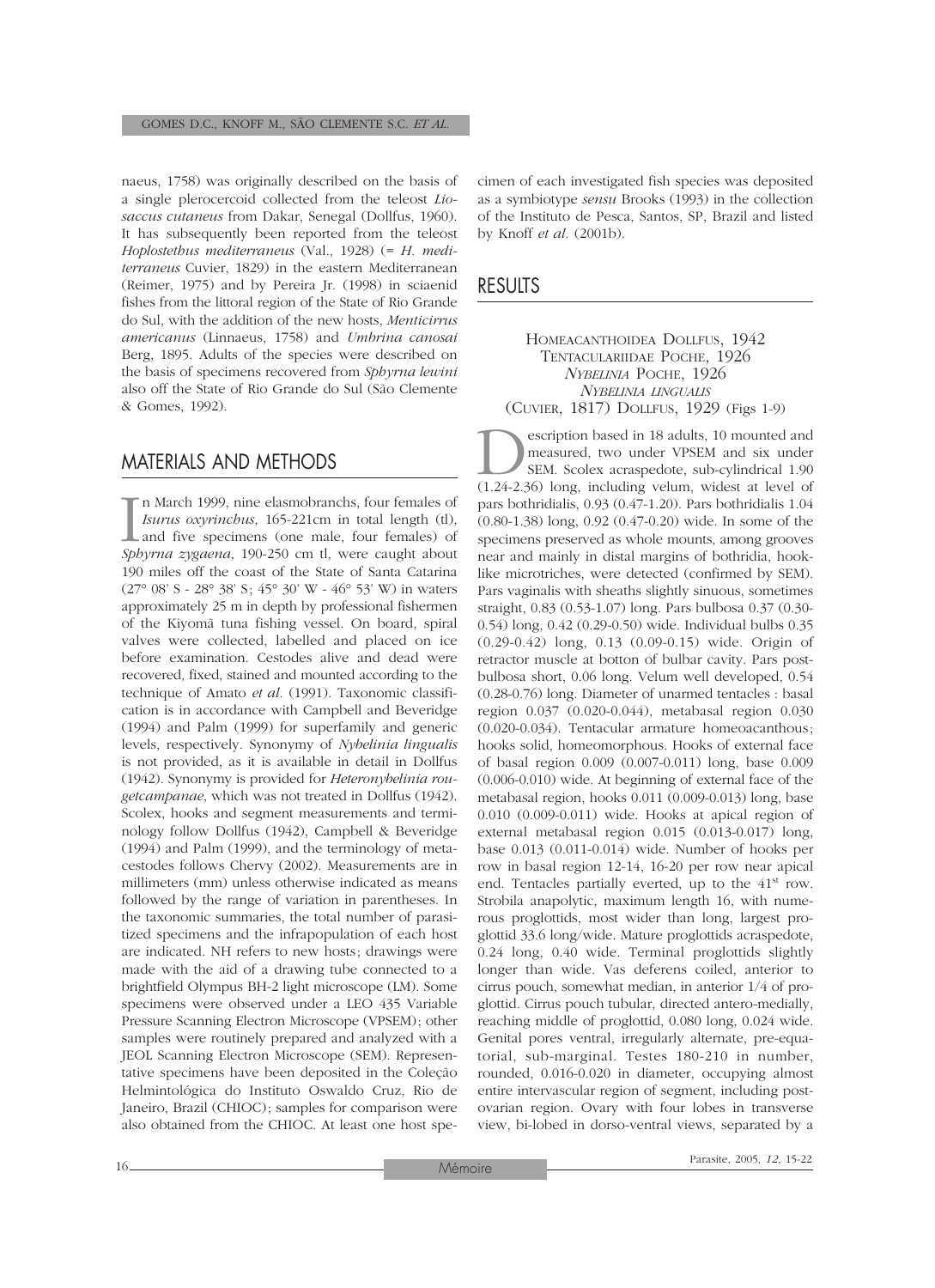

Figs 1-4. – *Nybelinia lingualis*. 1. Scolex. 2. Tentacle, basal region, bothridial face. 3. Tentacle, metabasal region, bothridial face. 4. Mature proglottid, ventral view. Bars of figs:  $1 = 0.25$  mm;  $2-3 = 0.025$  mm;  $4 = 0.125$  mm.

few testes from posterior region of proglottid; ovaries 0.024 long, 0.080 wide. Mehlis gland ventral to ovarian isthmus. Uterus saccate reaching near anterior extremity of proglottid. Uterine pore conspicuous in youngest proglottids. Median groove at junction of proglottids at site of origin of uterine pore. Vagina runs along posterior margin of cirrus pouch, opening at genital atrium. Vitellaria follicular circumcortical, extending throughout the length of proglottid, sometimes laterally surpassing osmoregulatory canals. Eggs not observed.

Host/site of infection: 27 adults (1; 2; 5; 19) from the spiral valves of four females of *Isurus oxyrinchus.* Locality: coast of the State of Santa Catarina, Brazil. Specimens deposited: CHIOC n<sup>os.</sup>34397-8 and 34399 a-d.

Material examined: Plerocercoid, from *Mustelus canis*, Rio Grande do Sul, Brazil (CHIOC nº-32568).

Remarks: the reported specimens are in agreement with previous descriptions (Dollfus, 1942; São Clemente & Gomes, 1989; Palm, 1999). The measurements of the scolex length and the hooks of the basal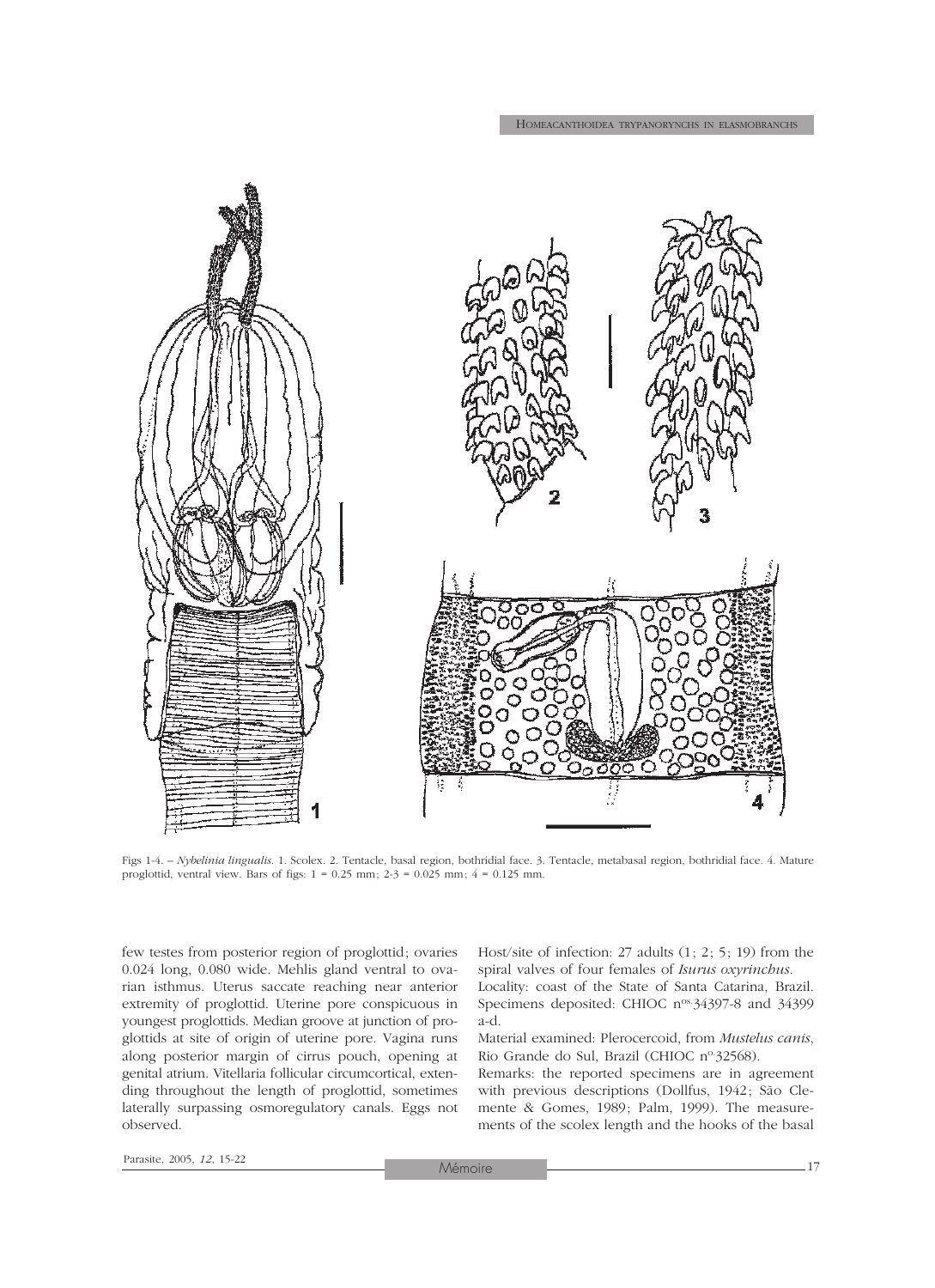

Figs 5-9. – *Nybelinia lingualis*, SEM. 5. Scolex. 6. Distal bothridial region, showing hook-like microthriches along the grooves near bothridial margins. Rectangle indicates region from which fig. 7 was obtained. 7. Hook-like microthriches along the grooves near bothridial margins. 8. Tentacle, basal region, external face. 9. Tentacle, metabasal region, external face. Bars of figs  $5 = 250 \text{ µm}$ ;  $6 = 40 \text{ µm}$ ;  $7 = 4 \text{ µm}$ ;  $8 = 9 \text{ µm}; 9 = 10 \text{ µm}.$ 

and metabasal regions are smaller when compared to those obtained by Dollfus (1942), but are comparable with the data of São Clemente & Gomes (1989) and Palm (1999). Also, the format of the scolex and the pattern of the tentacular hooks are in accordance with the figures of *N*. *lingualis*. According to Dollfus (1942), specimens of this species posses remarkably short bulbs and the tentacular sheaths make 1-2 coils near the bulbs, as also observed by São Clemente & Gomes (1989) and Palm (1999). The pars bothridialis, in its varying extension partially covers a small portion of the pars bulbosa at its the anterior region or may extend to its middle. Dollfus (1942) stated that this species varies in the length of the scolex and of

the pars bothridialis in different hosts. Specimens of *N*. *lingualis* observed with LM and SEM, have hooklike microtriches in the grooves near the bothridial margins; also the surface of the scolex possesses refringent filiform microtriches, as described for *T*. *coryphaenae*, *N*. *queenslandensis* and *N*. *lingualis* (Palm, 1995, 2000; Jones & Beveridge, 1998). Adults of *N*. *lingualis* have been collected in Spain from *Isurus oxyrinchus* by Gómez Cabrera (1990), and this is the first report of the adult form of the species from specimens captured in the Brazilian littoral waters. This report further confirms that *T*. *coryphaenae* and *N*. *lingualis* have a wide geographical distribution and low host specificity.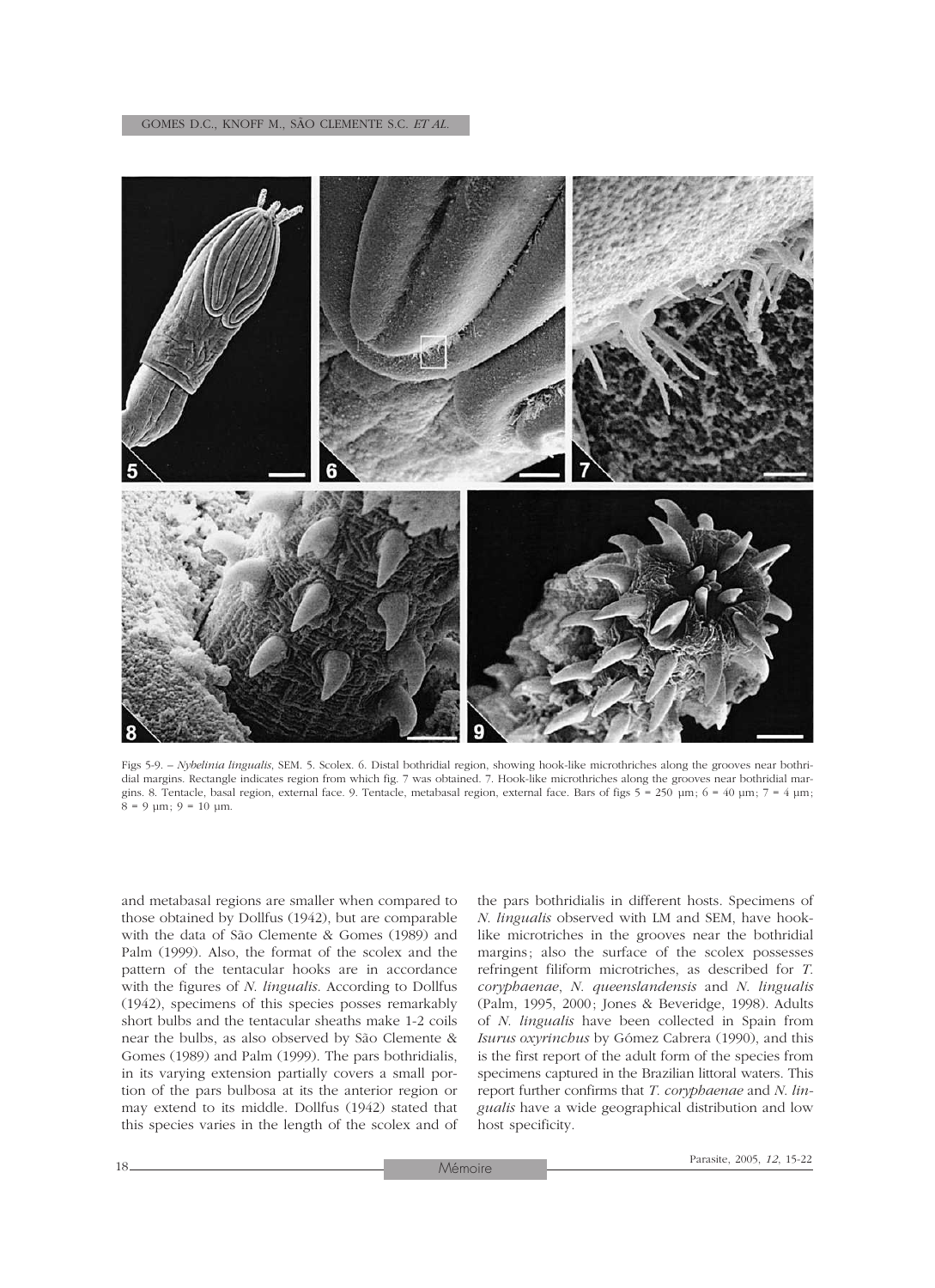#### *HETERONYBELINIA* PALM, 1999 *HETERONYBELINIA ROUGETCAMPANAE* (DOLLFUS, 1960) PALM, 1999 (Figs 10-16) SYNONYM: *NYBELINIA ROUGETCAMPANAE* DOLLFUS, 1960

Description based on three plerocercoids uncompressed, two mounted and measured and one observed with SEM. Scolex subcylindrical, 1.66 (1.64- 1.68) long, greatest width of scolex at level of pars bothridialis 0.62 (0.52-0.62) (including velum without appendix). Pars bothridialis 0.835 (0.83-0.84) long,

0.62 (0.52-0.72) wide. Pars vaginalis with sinuous tentacle sheaths, 0.89 (0.85-0.93) long. Pars bulbosa 0.71 (0.65-0.77) long, 0.35 (0.34-0.42) wide. Individual bulbs 0.65 (0.60-0.76) long, 0.135 (0.13-0.14) wide. Pars postbulbosa 0.15 (0.14-0.16) long. Appendix 0.17 (0.10- 0.24) long. Velum 0.105 (0.09-0.12) long. Diameter of unarmed tentacles: basal region 0.086 (0.080-0.096); metabasal region 0.081 (0.076-0.092). Tentacular armature homeoacanthous, hooks heteromorphous. Hooks of basal region,  $1<sup>st</sup>$  and  $2<sup>nd</sup>$  rows: bothridial hooks longer and with less prominent curvature, 0.022 long, 0.014 wide; antibothridial hooks shorter and uncinate,



Figs 10-12. – *Heteronybelinia rougetcampanae*. 10. Scolex. 11. Tentacle, metabasal region, external face. 12. Tentacle, basal region, external face. Bars of figs:  $10 = 0.25$  mm;  $11-12 = 0.1$  mm.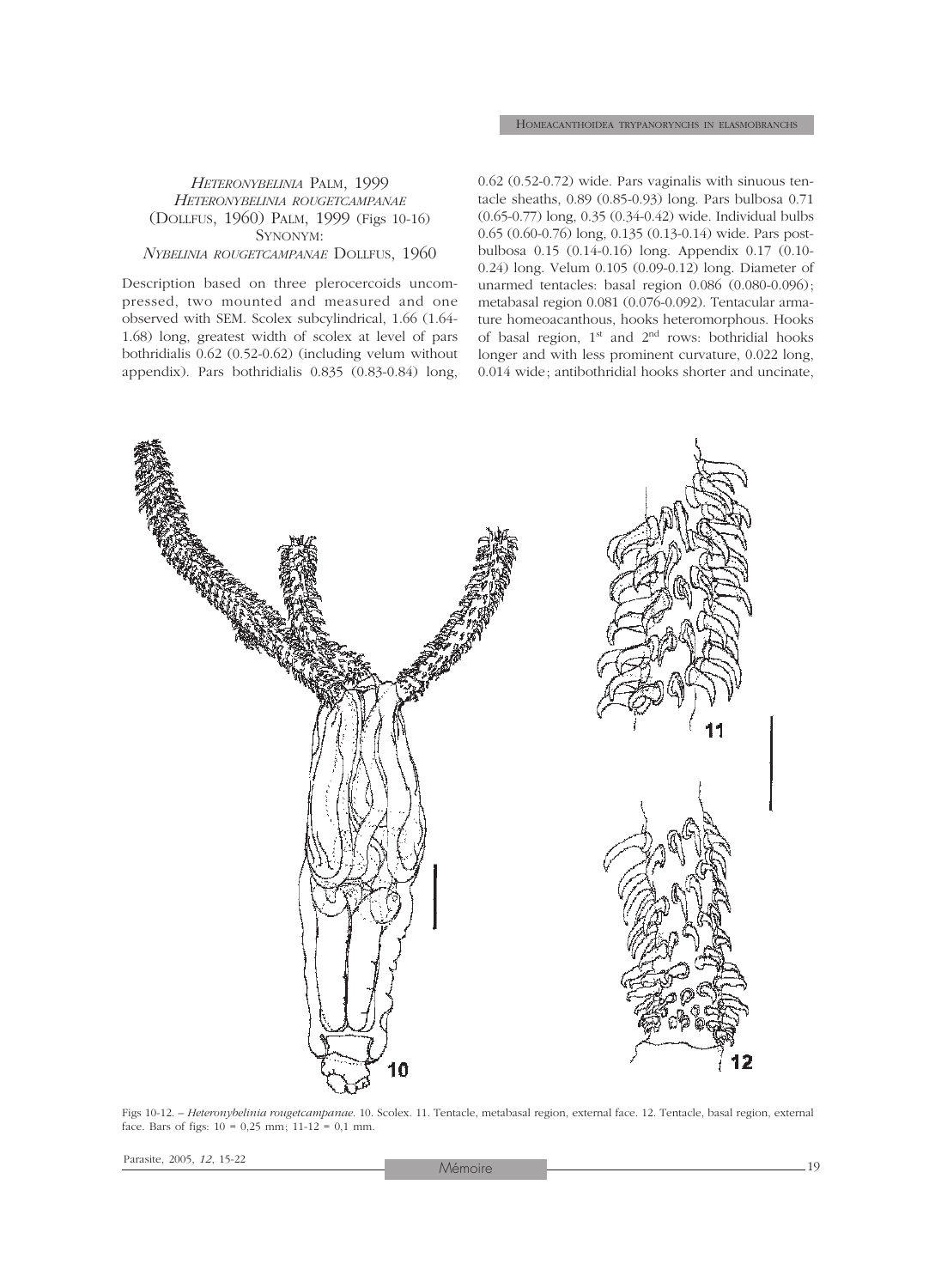

Figs 13-16. – *Heteronybelinia rougetcampanae*, SEM. 13. Scolex. 14. Tentacle, metabasal region, external face. 15. Tentacle, basal region, antibothridial face. Rectangle indicates region from which fig. 16 was obtained. 16. Details of bill-hooks on the basal region, two bill-hooks of antibothridial face (A) and three of external face (E). Bars of figs:  $13 = 500 \text{ µm}$ ;  $14-15 = 50 \text{ µm}$ ;  $16 = 10 \text{ µm}$ .

0.016-0.018 long, 0.012-0.013 wide; in the  $3^{\text{rd}}$  row, characteristic bill-hooks present; arrangement persists to  $6<sup>th</sup>$  row; bothridial hooks long with less prominent curvature, 0.036-0.042 long, 0.014-0.018 wide; antibothridial hooks uncinate, 0.028-0.030 long, 0.011-0.012 wide;  $4<sup>th</sup>$  and  $5<sup>th</sup>$  rows: bothridial hooks, tip of hooks directed downwards in an angle of  $90^\circ$ , 0.052-0.058 long, 0.016-0.020 wide; antibothridial hooks with less prominent curvature, 0.026-0.036 long, 0.012-0.014 wide; 6<sup>th</sup> row: bothridial hooks similar to those of 4<sup>th</sup> and 5th rows but straighter, 0.058 long, 0.020 wide; antibothridial hooks with very curved tips, 0.036 long, 0.014 wide. Hooks of metabasal region loose characteristic bill-hooks format, 7<sup>th</sup> and 8<sup>th</sup> rows: beginning of metabasal region bothridial hooks 0.060-0.066 long, 0.016-0.020 wide, antibothridial hooks 0.038-0.040 long, 0.014-0.016 wide;  $12<sup>th</sup>$  and  $13<sup>th</sup>$  rows: bothridial hooks 0.060-0.064 long, 0.016-0.028 wide, antibothridial 0.048- 0.050 long, 0.024-0.026 wide. Apical rows, near the 45th-46th rows, hooks tend to become shorter: bothri-

dial hooks 0.044 long, 0.016-0.018 wide, antibothridial hooks 0.034 long, 0.012 wide. Metabasal tentacular armature on antibothridial face presents stouter and more markedly curved hooks, with wide basis; on bothridial face, tentacular armature consists of more slender hooks, slightly curved at distal end and with stout base, loosing characteristic bill-hooks shape. Number of hooks/row, 12-14.

Host/site of infection: three plerocercoids from the spiral valve of one female of *Sphyrna zygaena* (NH)*.* Locality: coast of the State of Santa Catarina, Brazil. Specimen deposited: CHIOC nº34500.

Material examined: adults, from *Sphyrna lewini,* Rio Grande do Sul, Brazil (CHIOC nº 32657 a-d).

Remarks: the three plerocercoids recovered from *S*. *zygaena* in the littoral region of Santa Catarina, are larger compared to the original description on the basis of specimens obtained from *L*. *cutaneous*, from Dakar, Senegal (Dollfus, 1960). Nevertheless, the dimensions are closer to those reported by the latter author than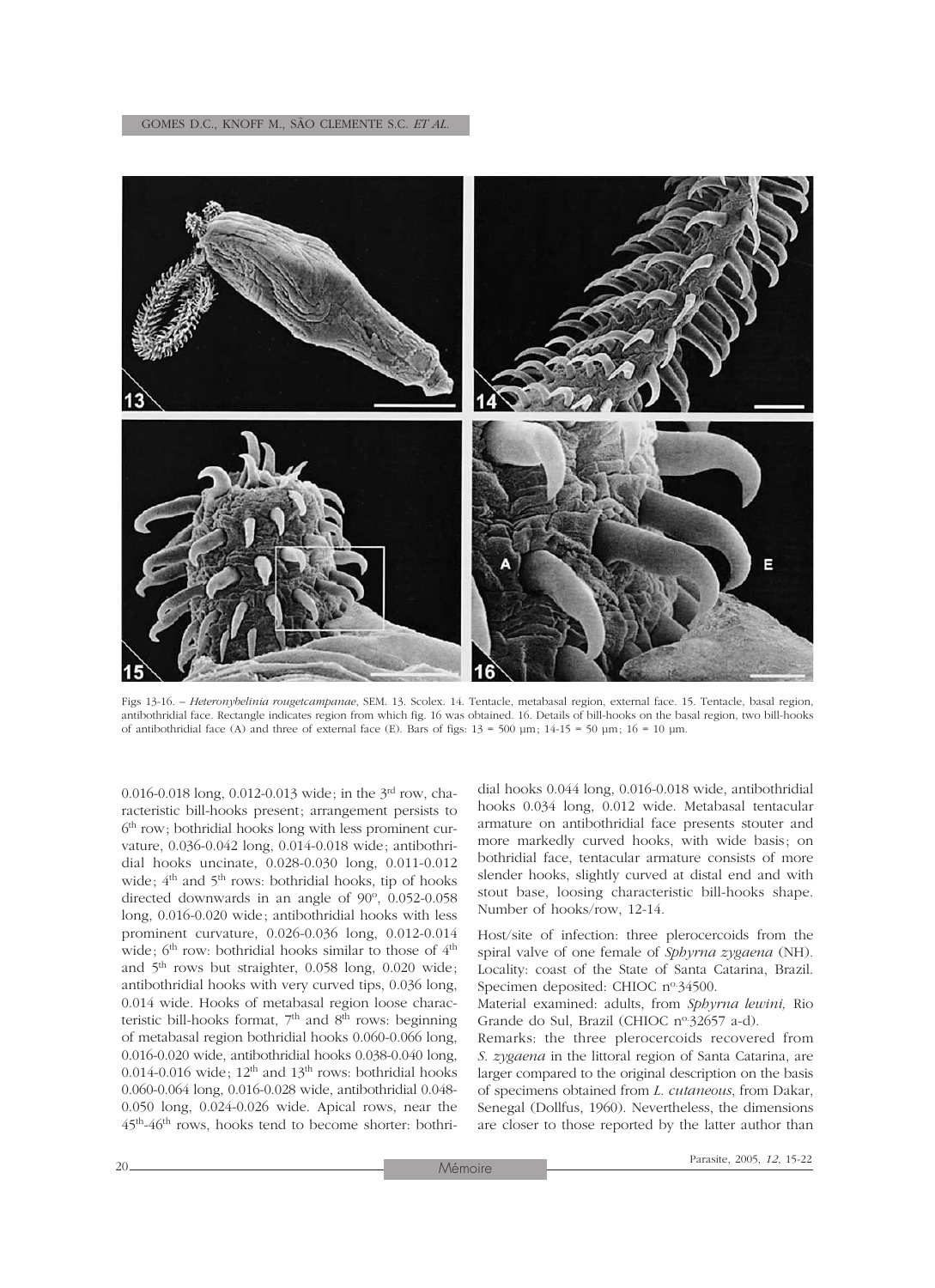those presented either by São Clemente & Gomes (1992), on the basis of adults recovered from *S*. *lewini* or postlarvae collected in *M*. *americanus* and *U*. *canosai* (Pereira Jr., 1998), from the State of Rio Grande do Sul, Brazil. Dimensions of the structures of the scolex are also similar to those of the original description, except for the diameter of the tentacles which is twice as large in the basal and metabasal regions. In addition, the range of variation was larger in the basal, metabasal and distal hooks, in spite of the characteristic armatures. In the specimen examined under LM and SEM, microtriches were absent both on the scolex surface and in the grooves of the bothridial margins, in disagreement with data of Pereira Jr. (1998).

## ACKNOWLEDGEMENTS

To Dr Dely Noronha, Curator of the CHIOC, Rio de Janeiro, for the loan of voucher specimens.<br>To Mr Bruno da Silva Vale, for the assistance at VPSEM from the Laboratório de Patologia do IOC, FIOde Janeiro, for the loan of voucher specimens. To Mr Bruno da Silva Vale, for the assistance at VPSEM from the Laboratório de Patologia do IOC, FIO-CRUZ. To Mrs Heloisa Maria Nogueira Diniz, Mr Rodrigo Mexas and Mr Bruno Eschinazi da Silveira from the Laboratório de Produção e Processamento de Imagem Científica do IOC, FIOCRUZ, for figures processing. To Drs Alberto Ferreira Amorim and Carlos Alberto Arfelli, from the Instituto de Pesca de Santos, São Paulo, for the identification of the fishes, and also to the fishing boat Kiyomã from Santos for the help during capture of hosts. To Conselho Nacional para Desenvolvimento da Pesquisa – CNPq and Fundação Amparo à Pesquisa do Estado do Rio de Janeiro – FAPERJ, for the partial financial support.

#### REFERENCES

- AMATO J.F.R., BOEGER W.A. & AMATO S.B. Protocolos para Laboratório – Coleta e Processamento de Parasitos de Pescado. Imprensa Universitária, Universidade Federal Rural do Rio de Janeiro, Seropédica, 1991, 81p.
- ANATO C.B., KTARI M.H. & DOSSOU C. La parasitofaune métazoaire de *Boops boops* (Linné, 1758), poisson Téléostéen Sparidae des côtes tunisiennes. *Oebalia*, 1991, *17*, 259-266.
- BATES R.M. A Checklist of the Trypanorhyncha (Platyhelminthes: Cestoda) of the World (1935-1985). National Museum of Wales, Zoological Series No. 1, Cardiff, UK, 1990, 218 p.
- BROOKS D.R. Extending the symbiotype concept to host voucher specimens. *Journal of Parasitology*, 1993, *79*, 631-633.
- CAMPBELL R.A. & BEVERIDGE I. Chapter 7. Order Trypanorhyncha Diesing, 1863, *in*: Keys to the cestode parasites of vertebrates. Khalil L.F., Bray R.A. & Jones A. (eds.), CAB International, Cambridge, 1994, 51-148.
- CHERVY L. The terminology of larval cestodes or metacestodes. *Systematic Parasitology*, 2002, *52*, 1-33.
- COSTA G., EIRAS J.C., CHUBB J., MACKENZIE K. & BERLAND B. Parasites of black scabbard fish, *Aphanopus carbo* Lowe, 1839 from Madeira. *Bulletin of the European Association of Fish Pathologists*, 1996, *16*, 13-16.
- DOLLFUS R.P. Études critiques sur les tétrarhynques du Muséum de Paris. *Archives du Muséum National d´Histoire Naturelle, Paris*, 1942, *19*, 1-466.
- DOLLFUS R.P. Copépodes, Isopodes et Helminthes parasites de Céphalopodes de la Méditerrannée et de l´Atlantique Européen. *Faune Marine des Pyrénées-Orientales*, 1958, 61- 72.
- DOLLFUS R.P. Sur une collection de Tétrarhynques homéacanthes de la famille de Tentaculariidae, récoltés principalement dans la région de Dakar. *Bulletin de l'Institut Français d'Afrique Noire*, 1960, *22*, 788-852.
- GÓMEZ CABRERA S. Forma adulta de *Nybelinia lingualis* (Cuv., 1817) (Cestoda, Tentaculariidae) em *Isuris oxyrhynchus* Raf. (Pisces, Isuridae) del litoral español. *Revista Ibérica de Parasitologia*, 1990, *50*, 51-52.
- HENSON R.N. Cestodes of elasmobranch fishes of Texas. *Texas Journal of Science*, 1975, *26*, 401-406.
- JONES M.K. & BEVERIDGE I. *Nybelinia queenslandensis* sp. n. (Cestoda: Trypanorhyncha) in *Carcharhinus melanopterus*, from Australia, with observations on the fine structure of the scolex including the rhyncheal system. *Folia Parasitologica*, 1998, *45*, 295-311.
- KNOFF M., SÃO CLEMENTE S.C., PINTO R.M. & GOMES D.C. Nematodes of elasmobranch fishes from the southern coast of Brazil. *Memórias do Instituto Oswaldo Cruz*, 2001 a, *96*, 81-87.
- KNOFF M., SÃO CLEMENTE S.C., PINTO R.M. & GOMES D.C. Digenea and Acanthocephala of elasmobranch fishes from the southern coast of Brazil. *Memórias do Instituto Oswaldo Cruz*, 2001 b, *96*, 1095-1101.
- KNOFF M., SÃO CLEMENTE S.C., PINTO R.M. & GOMES D.C. Prevalência e intensidade de infecção de cestóides Trypanorhyncha de elasmobrânquios nos estados do Paraná e Santa Catarina, Brasil. *Parasitologia Latinoamericana*, 2002, *57*, 149-157.
- KNOFF M., SÃO CLEMENTE S.C., PINTO R.M., LANFREDI R.M. & GOMES D.C. Taxonomic reports of Otobothrioidea (Eucestoda, Trypanorhyncha) from elasmobranch fishes of the Southern coast off Brazil. *Memórias do Instituto Oswaldo Cruz*, 2004, *99*, 31-36.
- MENDES M.V. Sobre cestoda de teleósteos marinhos. *Boletim da Faculdade de Filosofia, Ciências e Letras da Universidade São Paulo, Série Zoologia,* 1944, *43*, 173-184.
- ORTS E., MUÑOZ V., FERNÁNDEZ J.P. & CARBONELL E. Presencia de larvas de cestodos sobre *Conger conger* (L.) y *Lophius piscatorius* (L.) del litoral valenciano. *Revista Iberica de Parasitologia*, 1988, *48*, 165-166.
- PALM H.W. Untersuchungen zur Systematik von Rüsselbandwürmern (Cestoda: Trypanorhyncha) aus atlantischen Fischen*. Berichte aus dem Institut für Meereskunde an der Christian Albrechts Universität, Kiel*, 1995, *275,* 1-238.
- PALM H.W. Trypanorhynch cestodes of commercial fishes from northeast Brazilian coastal waters. *Memórias do Instituto Oswaldo Cruz*, 1997, *92*, 69-79.